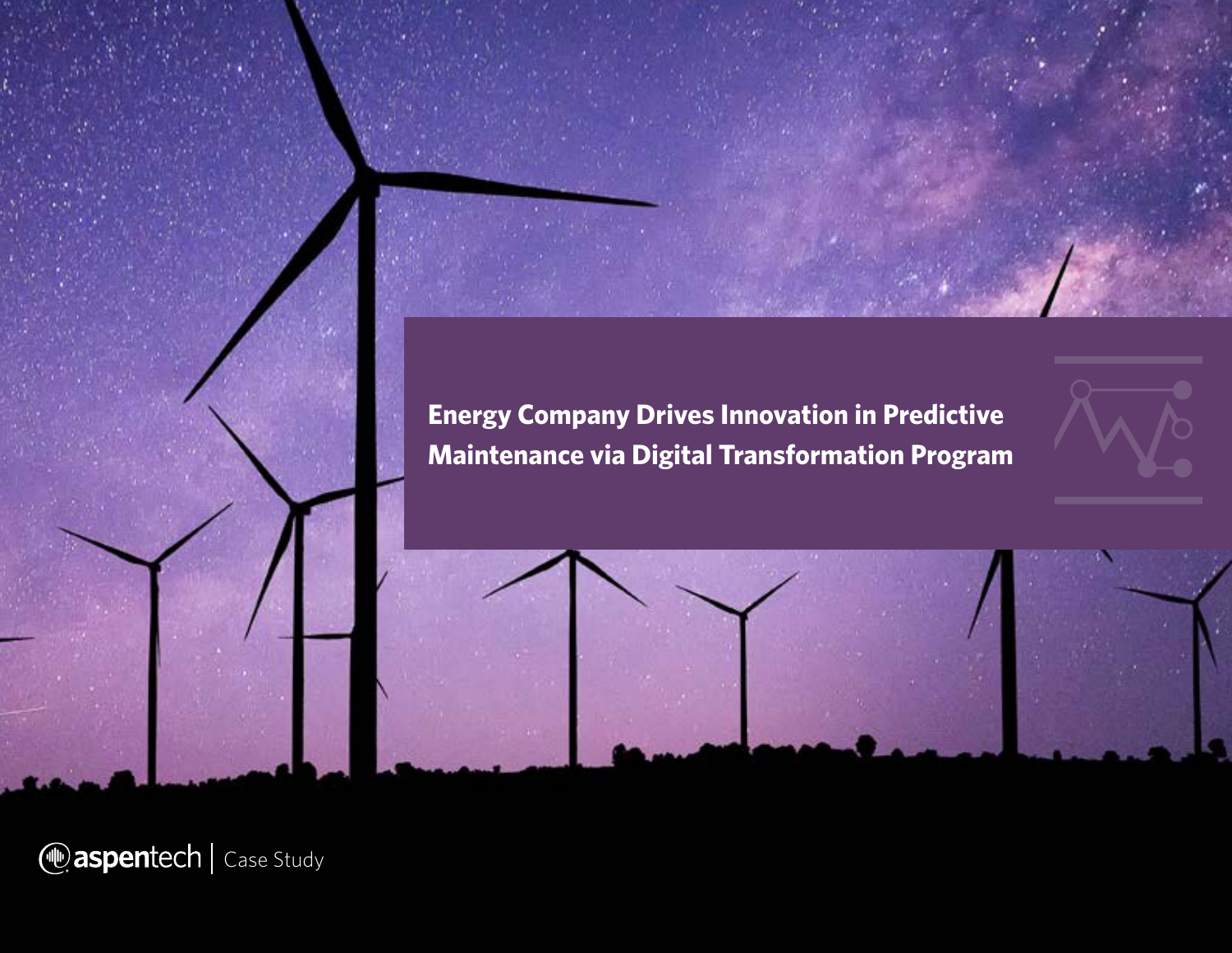our business case assumptions"

- Project Manager

## One single major catch resulted in



# in savings

#### **CHALLENGE**

A leading European energy company wanted to move from reactive to proactive maintenance, taking a data-driven approach where predictive analytics define maintenance needs

#### **SOLUTION**

The customer deployed Aspen Mtell® on over 50 large assets in a refinery; the company is adding assets at a wind farm to reduce turbine maintenance costs

#### **BENEFITS**

With Aspen Mtell, the company was able to:

- Reduce unplanned downtime
- Avoid €4M €5M in LPO (lost production opportunity) in 2019 and reduce maintenance costs
- Detect five turbine gearbox failures in the wind farm with no false positives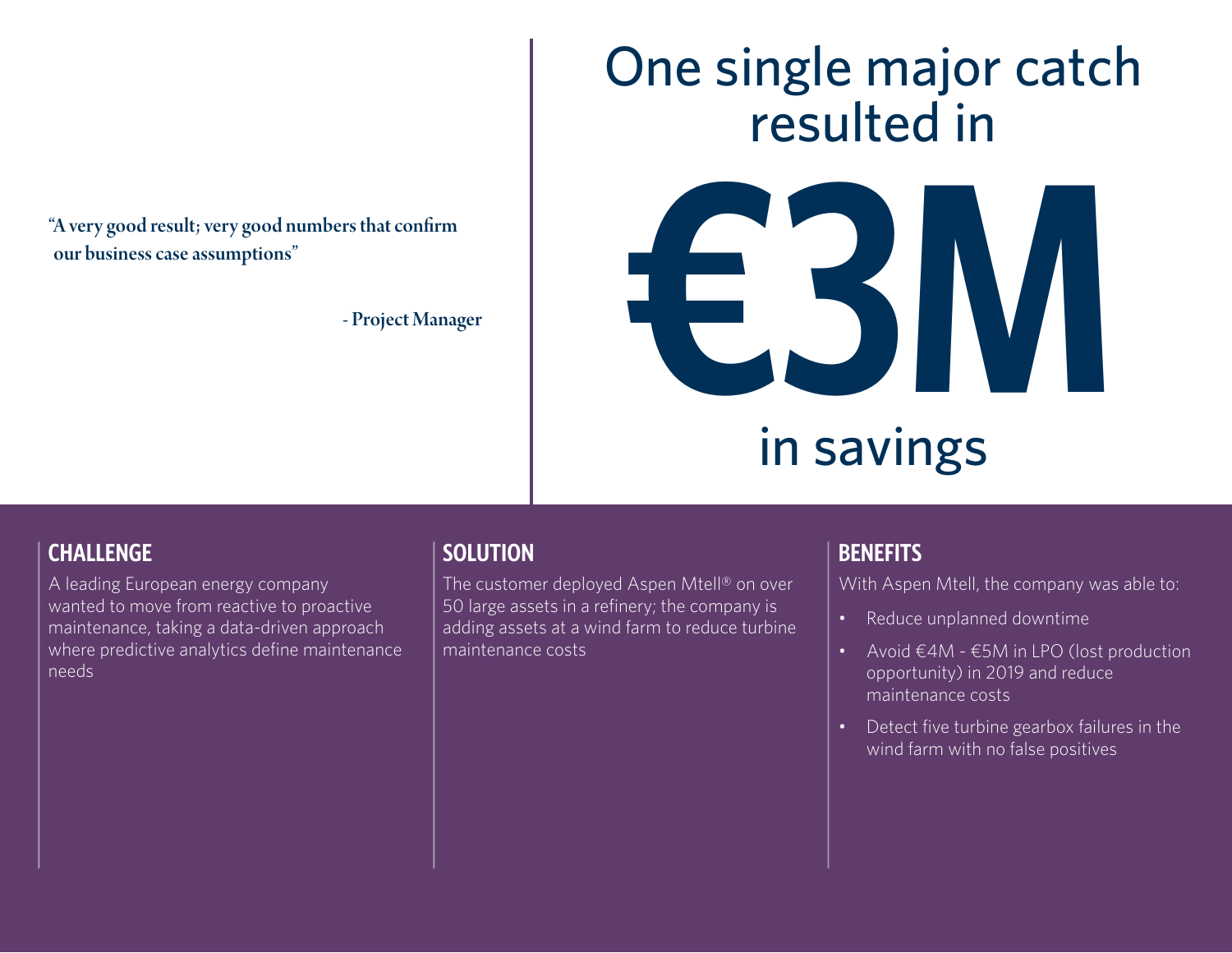Over 300 relevant alerts on asset integrity, process variation and bad instrumentation in 2019

### **Overview**

One of the leading independent players in the European energy and refining market has a highly successful digital transformation program. With over 100 potential projects, company leaders use a multi-faceted lens to evaluate investments, examining health, safety and environmental issues, synergies with core strengths and a philosophy of continuous improvement of assets.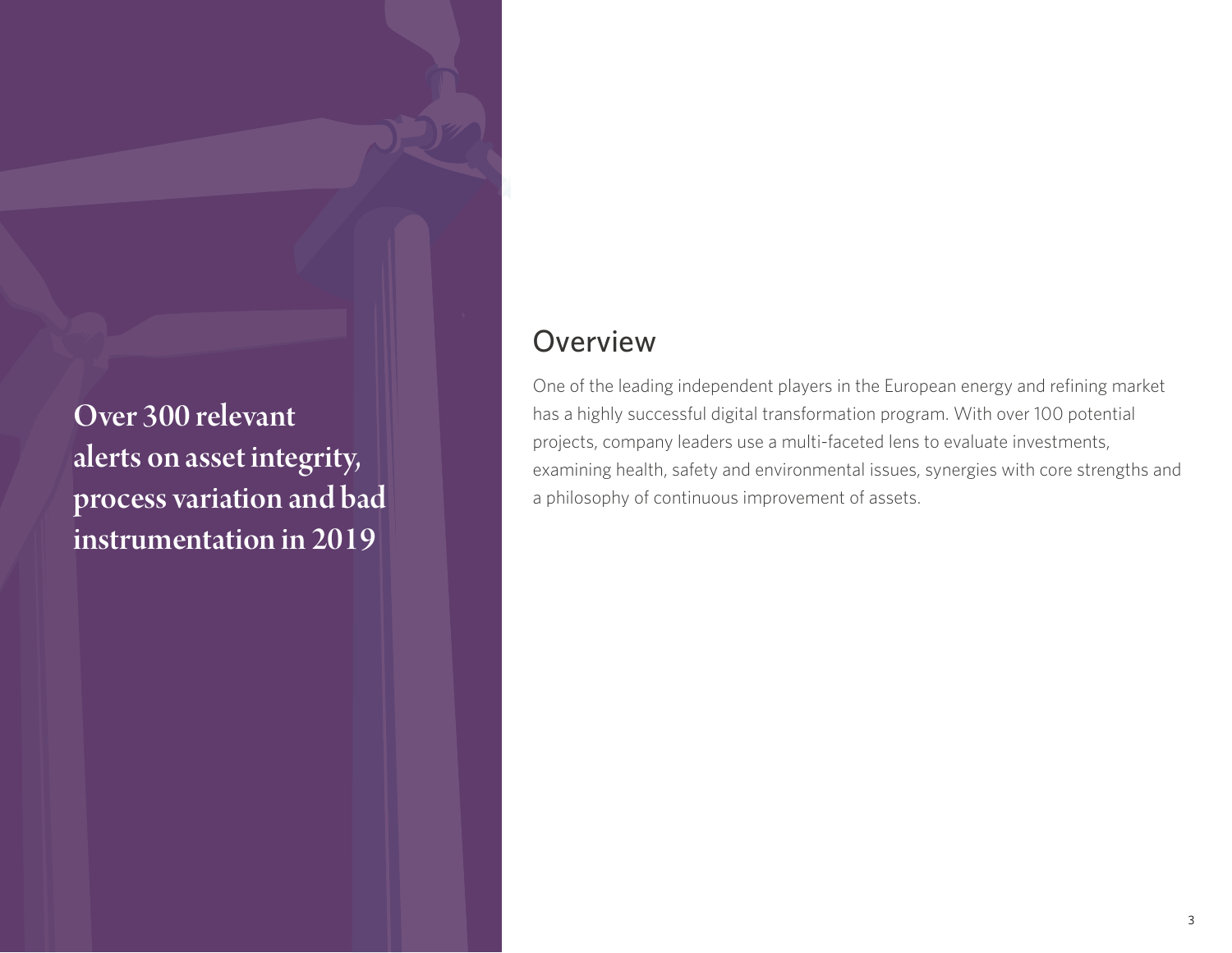

## Improving Reliability with Predictive Maintenance

Reliability drives many factors in the plant, from maintenance costs to safety and environmental concerns. The company is taking a novel approach by establishing a Digital Predictive Maintenance Center that unifies all analytical information so reliability engineers can rapidly assess and correct reliability issues.

In a competition between four potential predictive maintenance vendors, Aspen Mtell had the shortest time-to-value: half that of the others. The ability for the customer's staff to take over the development and maintenance of the solution was another key consideration.

Since completing the evaluation, the energy company has deployed Aspen Mtell on over 50 major assets in a refinery. Staff then began testing the technology in the wind farm and had five early successes in predicting gear box failures with no false positives. The business has avoided between €4M and €5M in total losses (maintenance costs and lost production opportunity) in the refining side.

## Taking a Proactive, Data-Driven Approach to Maintenance

This energy company understands the far-reaching impact of digital transformation programs. The organization has wisely invested in the change management surrounding the program with a dual focus on people and technology.

The Digital Predictive Maintenance Center has the objectives of delivering:

- A data-driven definition of maintenance policies and strategies
- Digital tools and advanced analytics for predictive analyses
- New capabilities that move from reactive to proactive methods
- The structured and cutting-edge use of data as a corporate foundation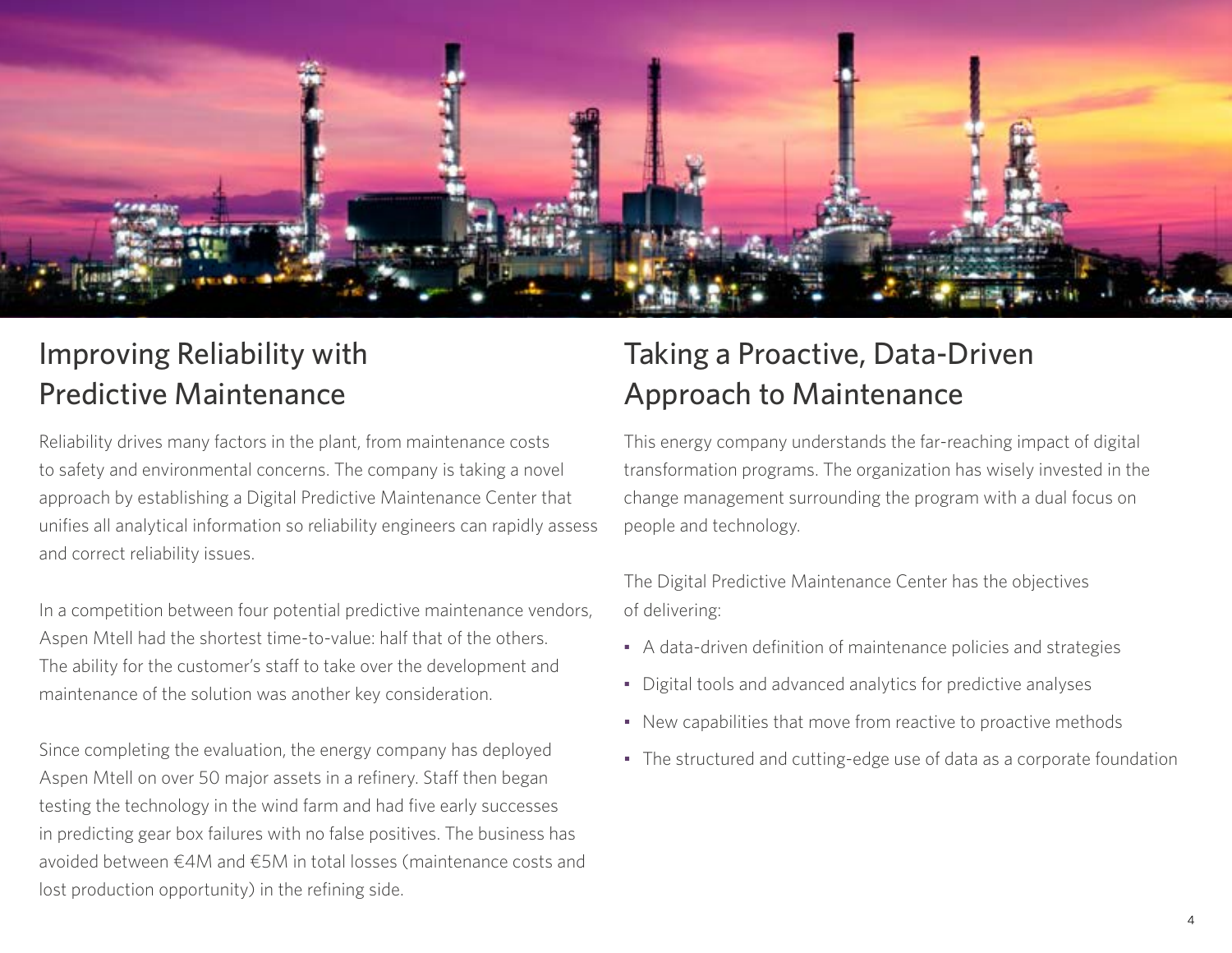## Easily Managing and Maintaining the Aspen Mtell Solution

Starting in 2018, the organization began implementing Aspen Mtell for predictive maintenance on over 50 large assets. The company has trained a number of staff to build and manage Aspen Mtell Agents so the company can independently deploy and maintain the solution.

This customer is also incorporating the Maestro technology for Aspen Mtell; this technology uses AI to build better AI. It automated many of the key tasks in building Agents like selecting appropriate training and testing data, data cleaning, feature selection and setting model learning hyper-parameters.

These capabilities are delivering the scalability and sustainability needed for enterprise-level rollouts of predictive maintenance.